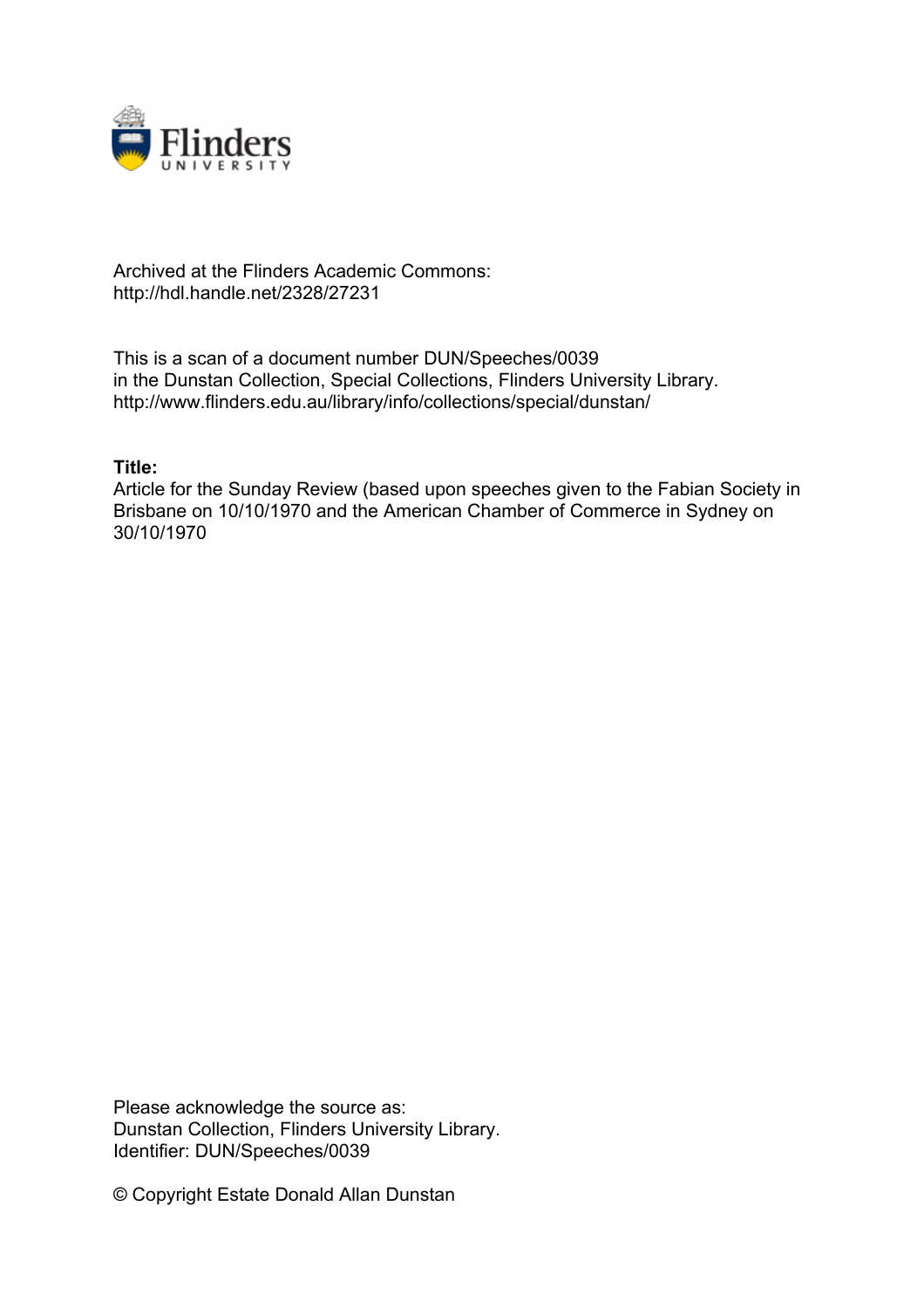**11.** 70. **28** 

 $\ddot{ }$ 

 $\overline{C}$ 

## ARTICLE FOR "THE SUNDAY REVIEW" BY DON DUNSTAN.

 $\mathbb{Z}$ 

(Based upon Speeches given to the Fabian Society in Brisbane on 10th October, 1970, and the American Chamber of Commerce in Sydney on 30th October, 1970.)

Dunstan Collection, Special Collections, Flinders University Library.

 $\Delta$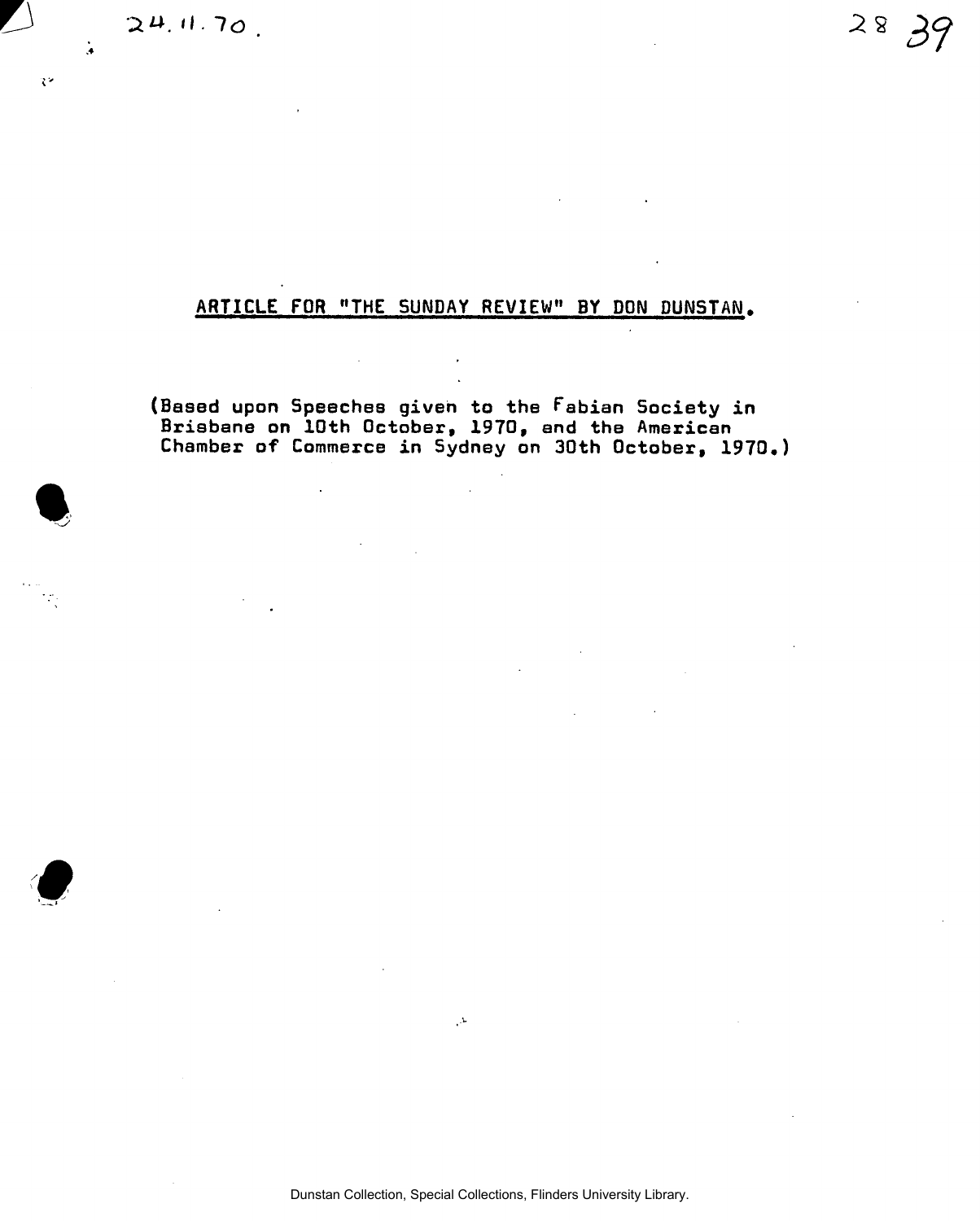In a Brisbane suburb on a Sunday morning some weeks ago, the National Socialists demonstrated, six of them: pathetic, ragged, and up-tight. They wore swastikas and carried placards which were variously bigoted or abusive, and they asked me if it were true that I was racially 'tainted' and suggested that I go back to Fiji where I was born. They had obviously heard the rumour that I was, as it goes, an 'orphan Melanesian halfcaste bastard'•

 $\ddot{\cdot}$ 

Ň

In Melbourne several weeks later there were swastikas on the walls of buildings in several industrial suburbs. In Adelaide they were stuck up outside the G.P.O., along with A.L.P., Australia Party, and D.L.P. stickers. And then came the Senate elections: A.L.P., Liberals, Australia Party, National Socialists, D.L.P. and a variety of independents. The issues went a full political range for Australia, with the independents campaigning on issues diverse as probate duties and educational reform. What happened affected the votes of both major parties. Was it, as one commentator put

Dunstan Collection, Special Collections, Flinders University Library.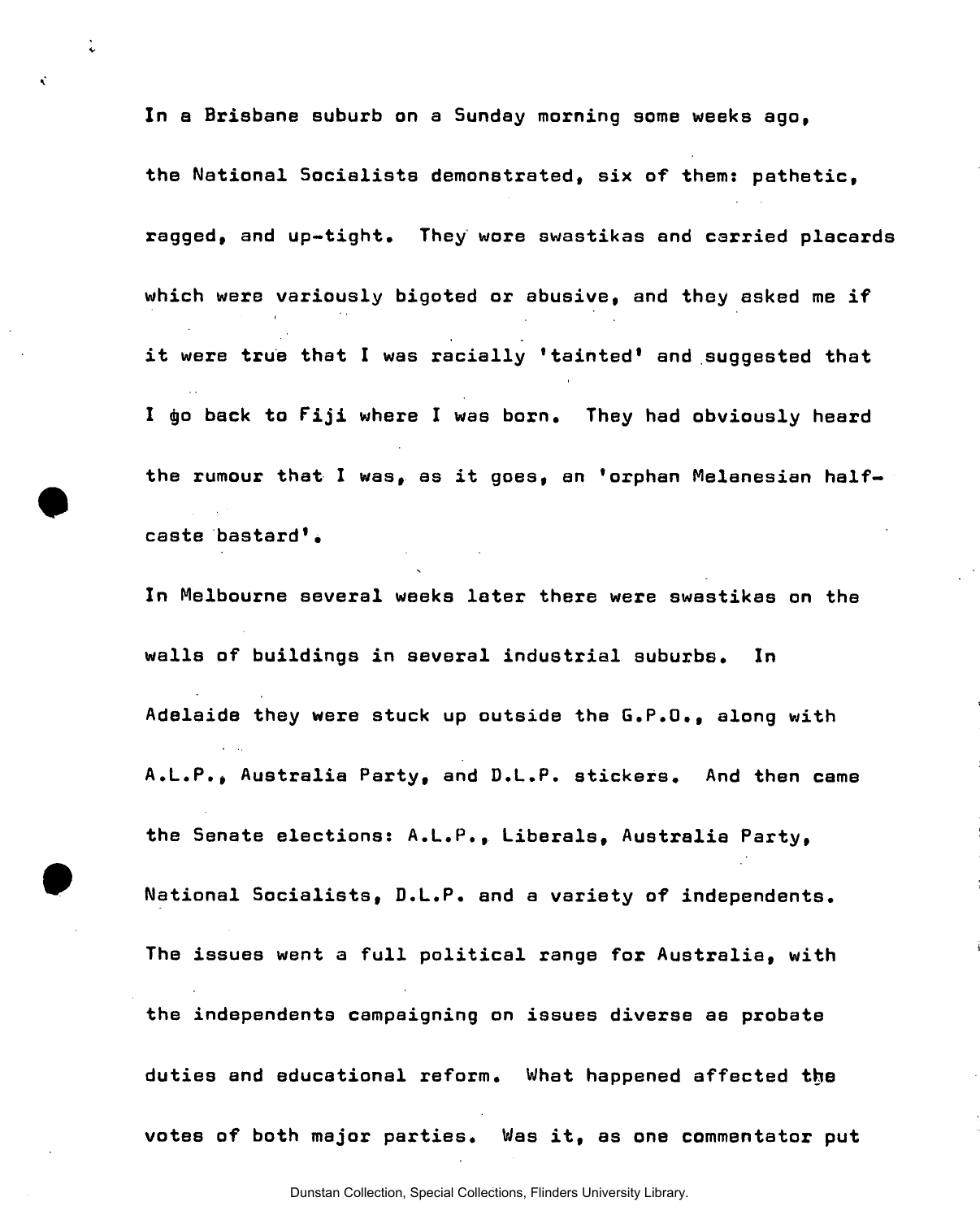it, the first election at which it was possible to see an emergent 'polarization' of political support and opinion in Australia?

Well I think not. There may in some areas be disaffection regarding the major political parties, and this is aggravated by the Liberal's length in office and the current organizational changes in the ALP. But I believe that the Federal Labor Party is now able to gain an easy victory in 1972 and that the major party votes will solidify at that time. The broad issues and the nature of the voting in House of Representatives elections will help this process. The real possibility of change will augment it.

 $\alpha$  ,  $\alpha$  ,  $\alpha$ 

But nevertheless, while the ALP will be able to maximise its support nationally through presenting policies that are viable, widely acceptable, and vitally necessary nationally, it is a good idea for people to regularly look at some of the basic assumptions of Social Democracy in the

Dunstan Collection, Special Collections, Flinders University Library.

 $\ddot{\epsilon}$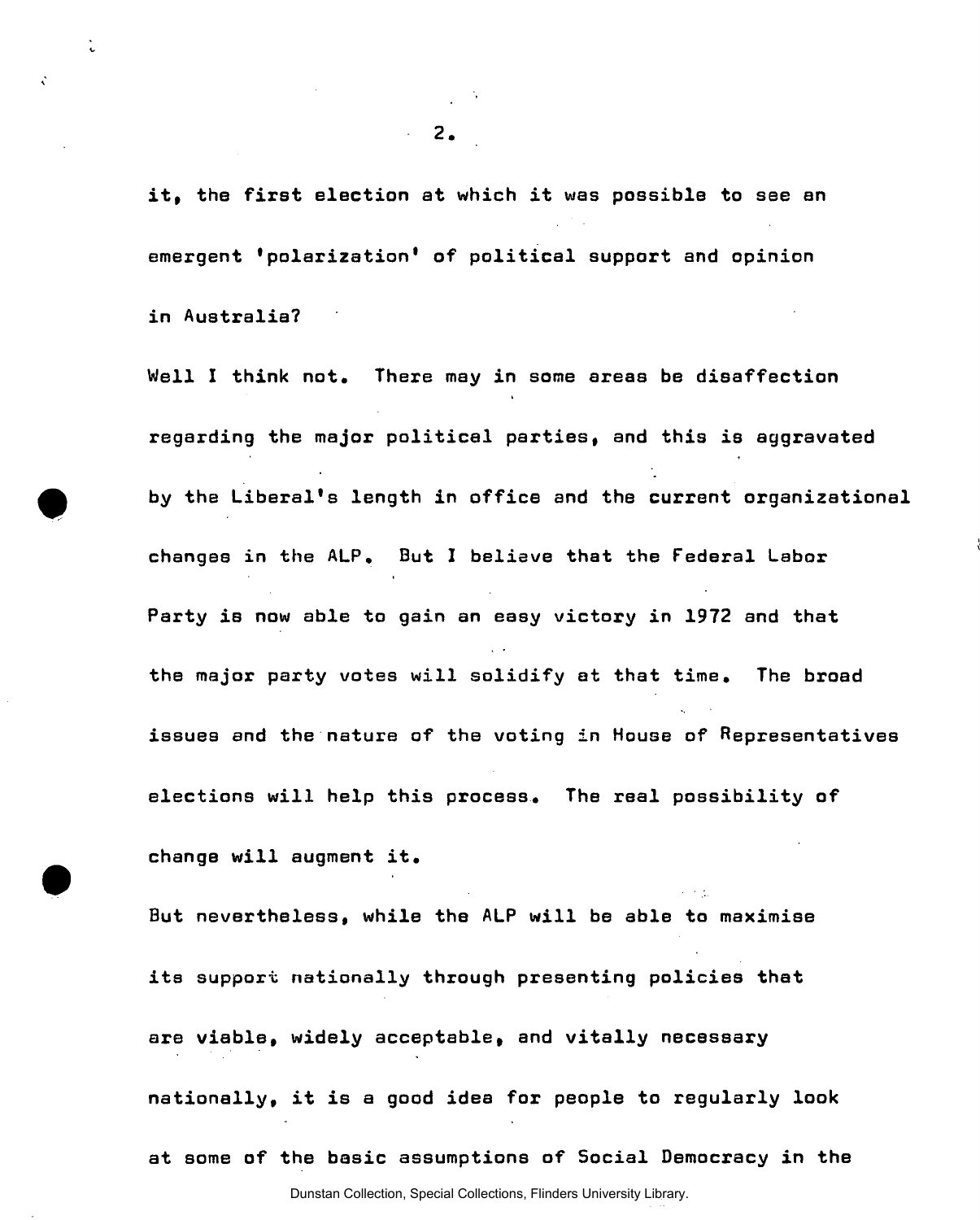light of modern social conditions and socio-economic projections. By and large this happens regularly, and the policies of the party both at State and Federal levels thus provide positions from which effective governmental action can be taken on matters as diverse as State-Federal relationships, State and Federal social services, national and regional economic planning, or foreign policy. But while the ALP projects policies which are both planned and workable, there are a number of shibboleths which, to mix the metaphors, need to be ring-barked at the base, about the kind of political party the ALP is. In some greyly uninformed parts of the community the ALP is seen as a party which subscribes to the now totally discredited idea that if you want social progress, the only way to achieve it is to take over the indicia of title to private capital. To my mind, and as a leader of the ALP, nothing could be

further from the truth. Few political programmes could be more unreal. The fact is that, as a Social Democratic party,

**.3.**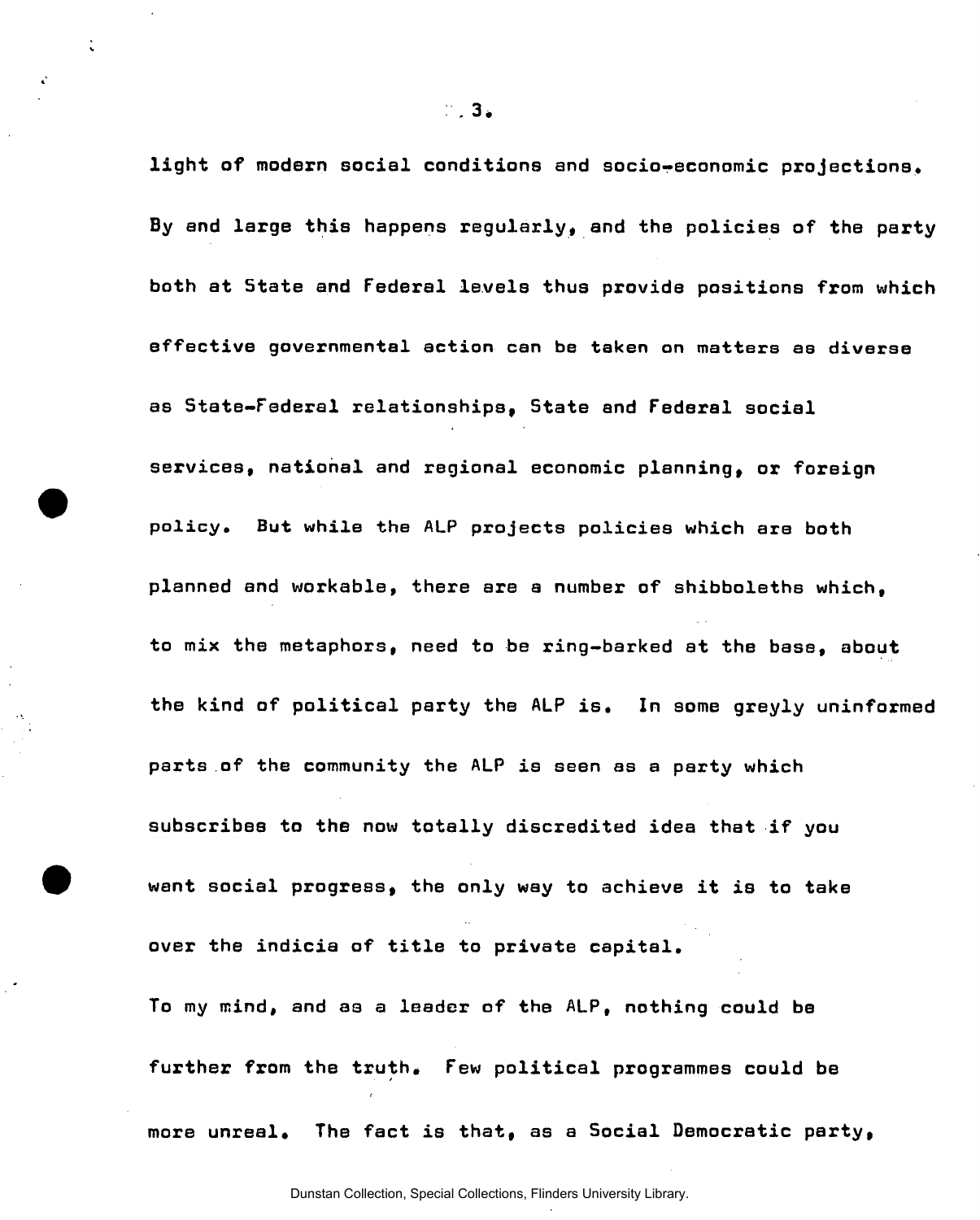the ALP is committed to concepts which involve equality of opportunity in the community at all levels social, educational and financial. But the idea that it is a party of grey-bearded 19th century socialists is as absurb as are the arguments of some of our opponents for a return to 19th century laissez-faire economic practices. From my point of view there is little difference between public ownership of indicia of capital and the currently increasing pattern of widespread private ownership and interlocking government assistance and.mutual planning. A Social Democratic programme is one designed to achieve far more for people than having a State instrumentality hold property in a railway or a steelworks.

Now regarding the business of ALP government, aside from our quite lively political scene in South Australia, there have been a number of significant recent developments on the level of development and industrial planning., even though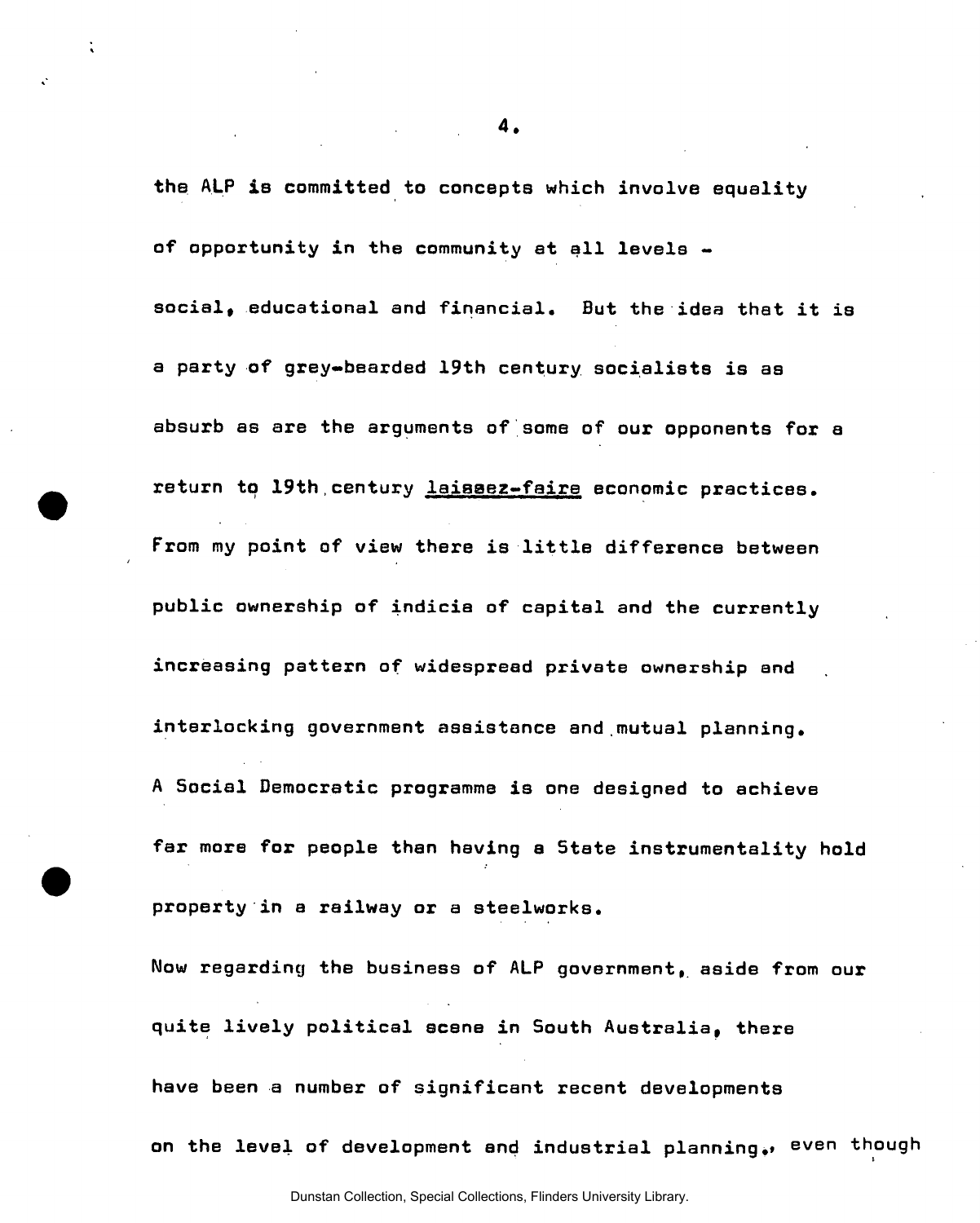the government has been in office only for a short time. It has been possible to start working to establish the kinds of industrial, trade and commercial structures that are needed to provide a more efficiently integrated working community. And in relation to this, there are three main projects. We are shortly to make a major investment in the area of industrial research, with the setting up of a major industrial research institute. We are supporting the development in Adelaide of what will be Australia's most expert mining research centre. And we are planning for specialized research groups in such widely differing areas as new systems of public transport and new building and construction technologies.

The point I would like to make most strongly is that these projects are all related to research. They will require significant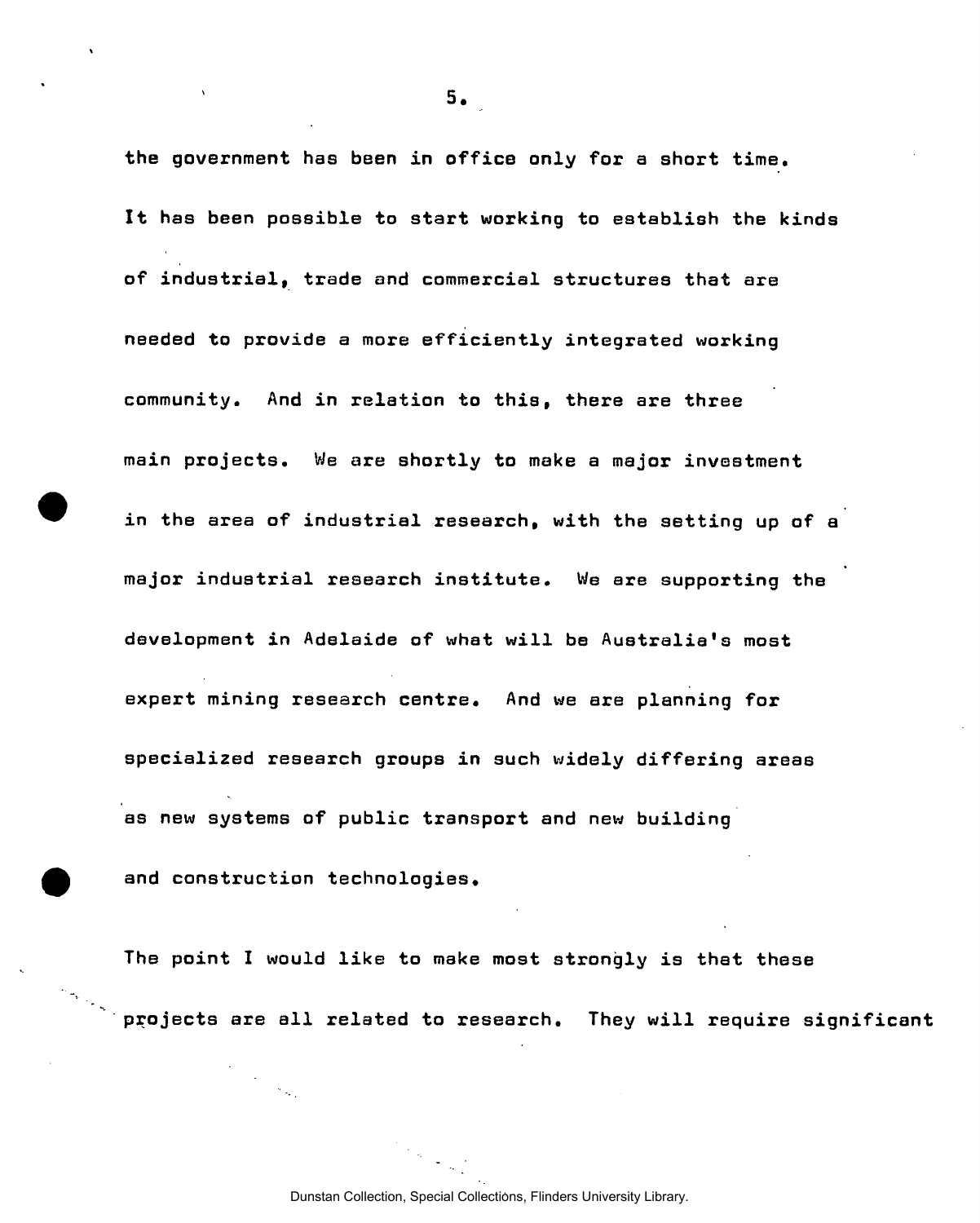amounts of capital, both from public and private sources. They are vital to the State's development, and by extension, important to Australia's, But they are all resaach projects.

There are, of course, a great many other matters on which the Labor Government in South Australia has a clear policy and which are related to planning either our overall industrial or social potential. We intend, for instance, to have legislation, with teeth, for effective consumer protection. Our education programme, given the fact that the Commonwealth has not accepted its responsibility in the area, is at least attacking the problem with all the money that is available. We have an extensive programme for legislation for social and industrial protection. We have appointed a Minister of Conservation to administer various acts and committees concerned with environmental problems.

Now these are the things which should be expected of a social democratic government. But in the long run it is possible that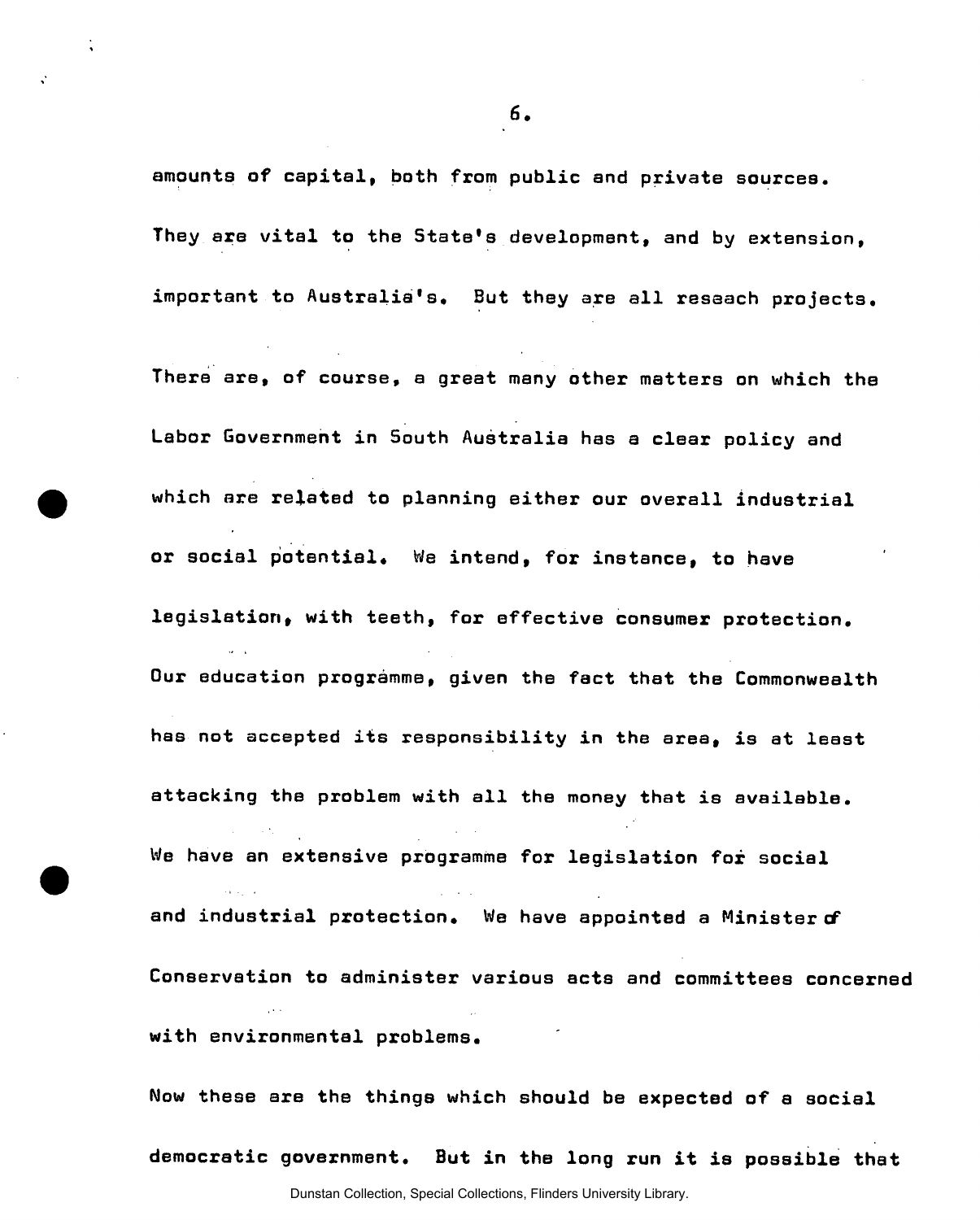our establishment of industrial research activities in South Australia will be seen as one of our most historic developments. Their significance will be seen in relation to world-wide pattern of American corporate investment and the way in which Australia fits into this.

The position of Australia today in relation to capital,

**know-how, and American business in particular is a complex one.**  i, Australia and North America are drawn together because of a common language and heritage, a fair regard for democratic political institutions, and patterns of trade which interlock. political institutions, and patterns of trade which interlock. And yet there are divisions to be seen. An American And yet there are divisions to be seen. An American state  $\mathcal{A}$ 

economist quite recently asked me why Australia was allowing economist quite recently asked me why Australia was allowing

itself to become one great American mine, and it is a itself to be computed the come one great  $\mathcal{L}_{\mathcal{A}}$  and it is and it is and it is and it is and it is and it is and it is and it is and it is an question which has been asked in a great many places in the press, in parliaments, in corner bars.

The same kinds of questions could be put with regard to,

say, our American owned automobile industries. say, our American owned automobile industries.

Dunstan Collection, Special Collections, Flinders University Library.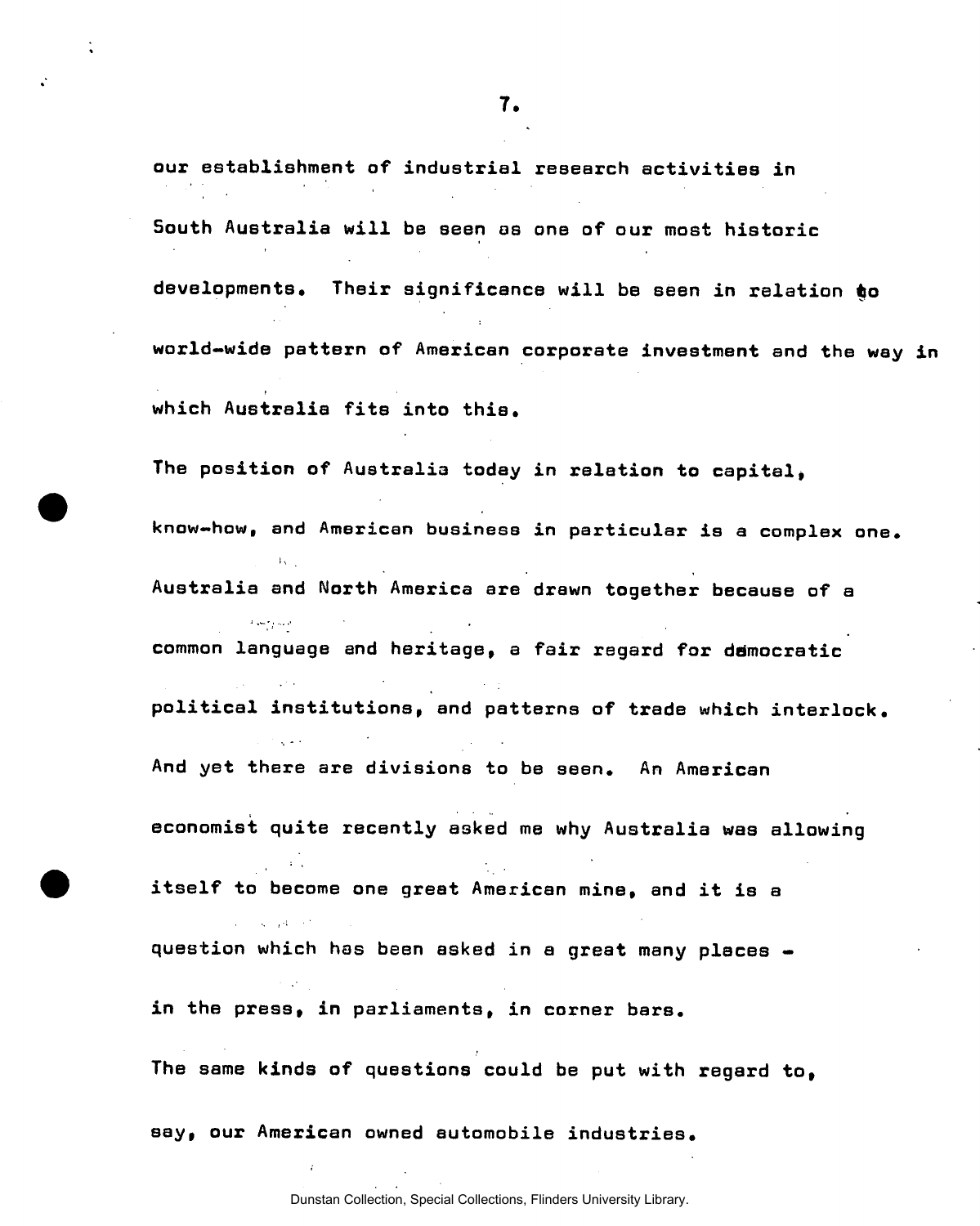The list of significant industries dominated by sophisticated overseas capital is an immense one. It is clear that there are voices of disquiet in Australia about the hold American and other interests have over our potential development. What kind of payout, some of them ask, will it eventually mean? But the fact is that without the investment Britain and America especially have made in Australia, it is highly unlikely that Australia would have reached its present stage of advanced industrial output. Nor would we have discovered the mineral reserves that constitute the basis for the boom. But while it is true that American capital, organisations and technical know-how have dynamically assisted in Australia' national growth, whether we could have done some of this development ourselves is another question. I suspect we could not have, even though it has always seemed to me that a disproportionate amount of Australian capital

finds its way into, say property development, rather than Dunstan Collection, Special Collections, Flinders University Library.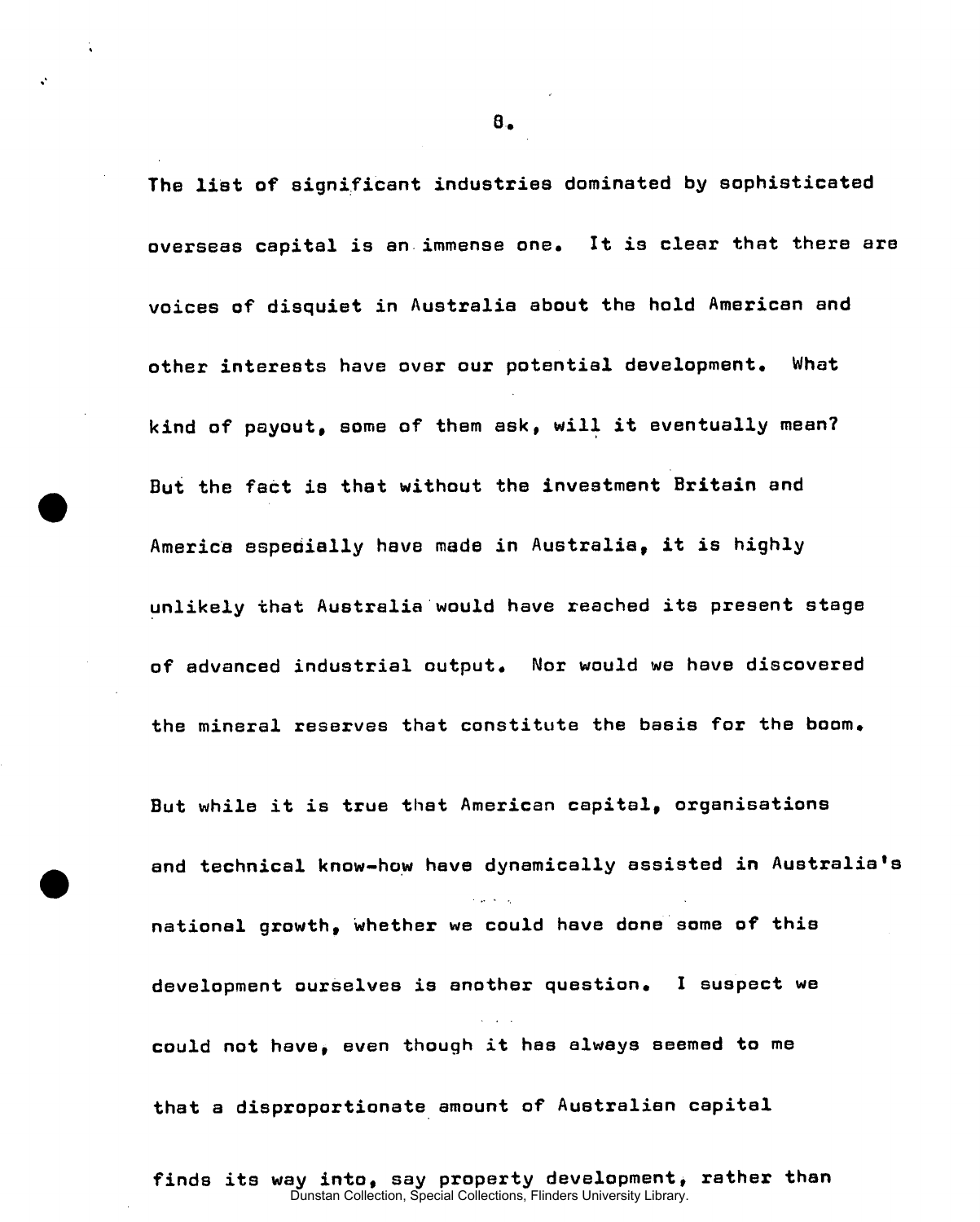more dynamic development areas.

Exactly what is the position now? The Commonwealth Statistician has recently published a study of overseas participation in Australian manufacturing industry for the years 1962-63 and 1966-67.

Thas bulletin showed that whereas in 1962-63 17.7 p.c.

of total factory employment was in Australian factories which had significant overseas interests involved, by 1966-67 this ratio had risen to 20.4 p.c.

The bulletin gave some interesting percentages. The industries particularly dominated by overseas investment and/or control are:

| Motor vehicle construction and assembly                                    | 87 $p_{\bullet}c_{\bullet}$ |
|----------------------------------------------------------------------------|-----------------------------|
| Rolling and extrusion of non-ferrous<br>metals (e.g. aluminium and copper) | 83 p.c.                     |
| Oil industry                                                               | B1 p.C.                     |
| Heavy chemicals, acids etc.                                                | $76$ p.c.                   |
| Paints, varnishes, etc.                                                    | 66 p.C.                     |
| Pharmaceutical and toilet preparations                                     | 59 $p_{\bullet}c_{\bullet}$ |
|                                                                            |                             |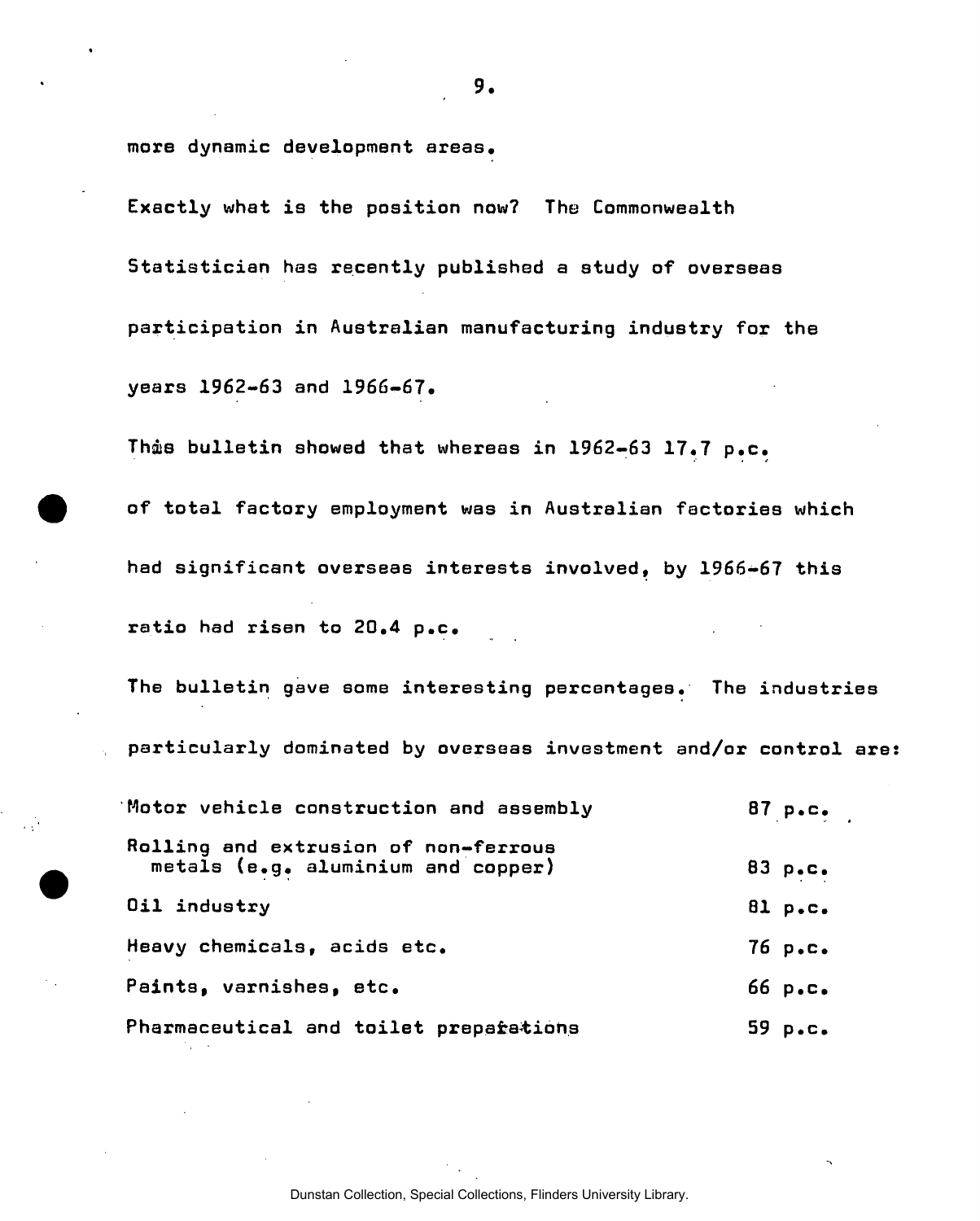And American investments were clearly largest in the areas of motor vehicle construction and assembly at 87 p.c. and oil industry at 81 p.c. Since those years the figures have grown considerably. In addition, other imported and vital industries have arrived, and of especial note are those concerned with computer technologies and electronics. Now in many of these industry classes the business capacity to commence operations, plus the technological know-how, came from overseas countries at the time they were founded. It was not a simple matter of capital, significant amounts of which were found here: it was a matter of capacity and know-how.

It is clear that such overseas participation in our economy can be valuable in areas where it can introduce whole new technologies, where it can substantially improve management techniques, and where access to international markets for export contracts is strongly facilitated by having direct

participation of overseas companies.

and the state of the state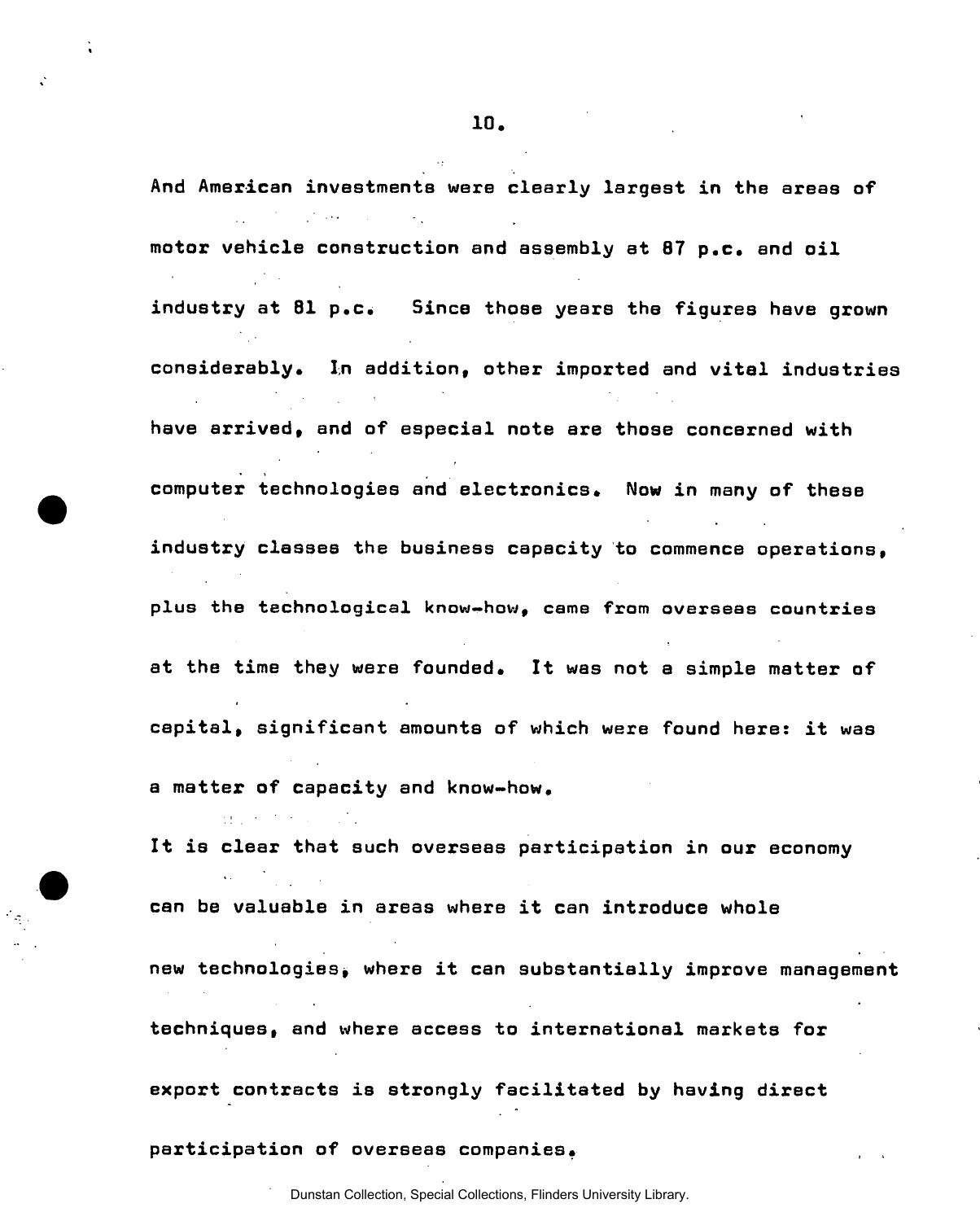And in the light of this I believe that the facts of overseas investment in Australia are such that they demand we take a complete stock of our development capacity and of our position in relation to the world-wide, interlocking, supra-national nature of American business. The problem has in fact already been diagnosed. In 1969, the French intellectual and publisher, Jacques Servan-Schreiber, considered his own country's situation in relation to American capital investment and American business operations. He predicted that unless major changes occurred, France would be passed by with the advent of what he called the post-industrial society. He gave it 30 years. And Australia has only about 30 years to deal with a similar situation. Within 30 years we could find ourselves forever out in the industrial cold unless quite dynamic planning is undertaken, and the best development, inventive, administrative, and financial brains in the community are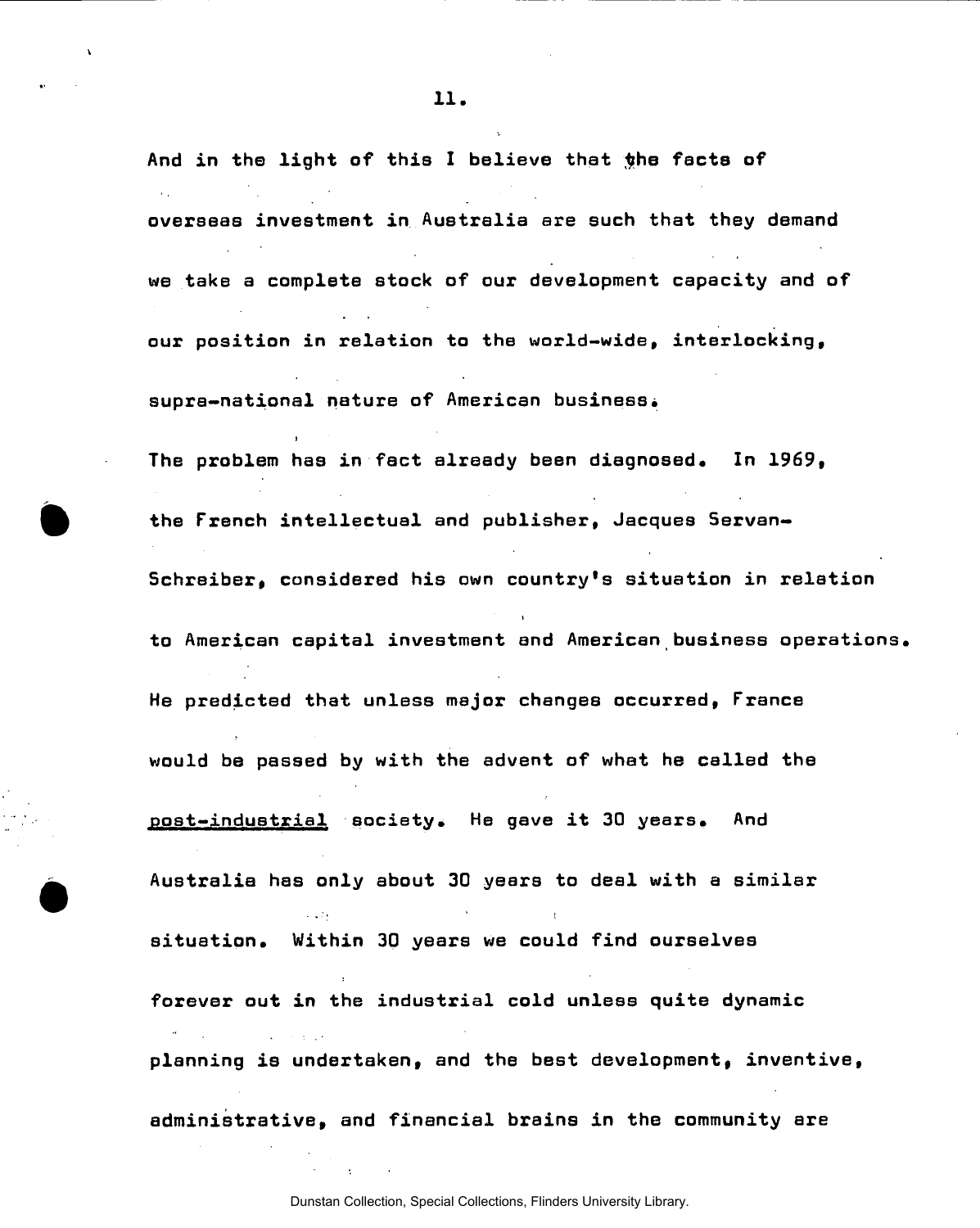harnessed to produce or use the new technologies mankind (and especially American man) now has in his control. Just what is the post-industrial society going to be? According to two American commentators, Bell and Kahn, it will be a society in which, in certain industrialized countries, life in the year 2000 will be as different from what it is today as our industrial societies today are from Egypt or Nigeria. The <u>post-industrial</u> society will be one in which per capita income will exceed \$4,000 per year.

It will be a society in which:-

- 1. "Industrial revenue will be 50 times higher than in the pre-industrial periods
- 2. Most economic activity will have shifted from the primary (agriculture) and secondary (industrial production) areas to the third and fourth areas (service industries, research institutes, non-profit organisations):
- 3. Private enterprise will no longer be the major source of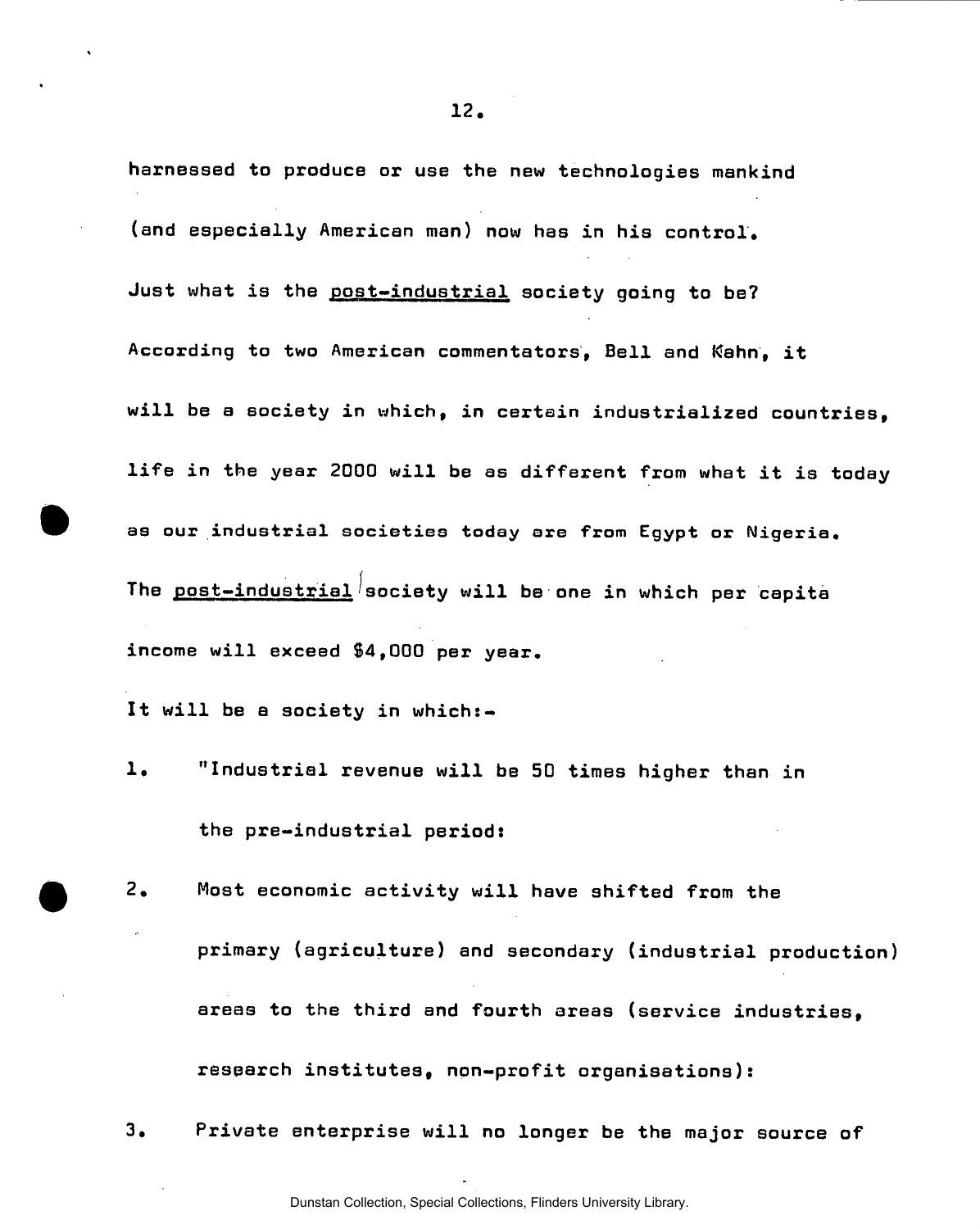scientific and technological development:

 $4.$ The free market will take second place to the public sector and to social services:

 $5.$ Most industries will be run by cybernetics:

- $6.$ The major impetus for progress will come from education and the technological innovations it utilizes:
- $7.$ Time and space will no longer be a problem in communications:
- $.8.$ The gap between high and low salaries in the postindustrial society will be considerably smaller than today. "

"The American Challenge" - J.J. Servan-Schreiber.

 $\mathcal{O}_\ell$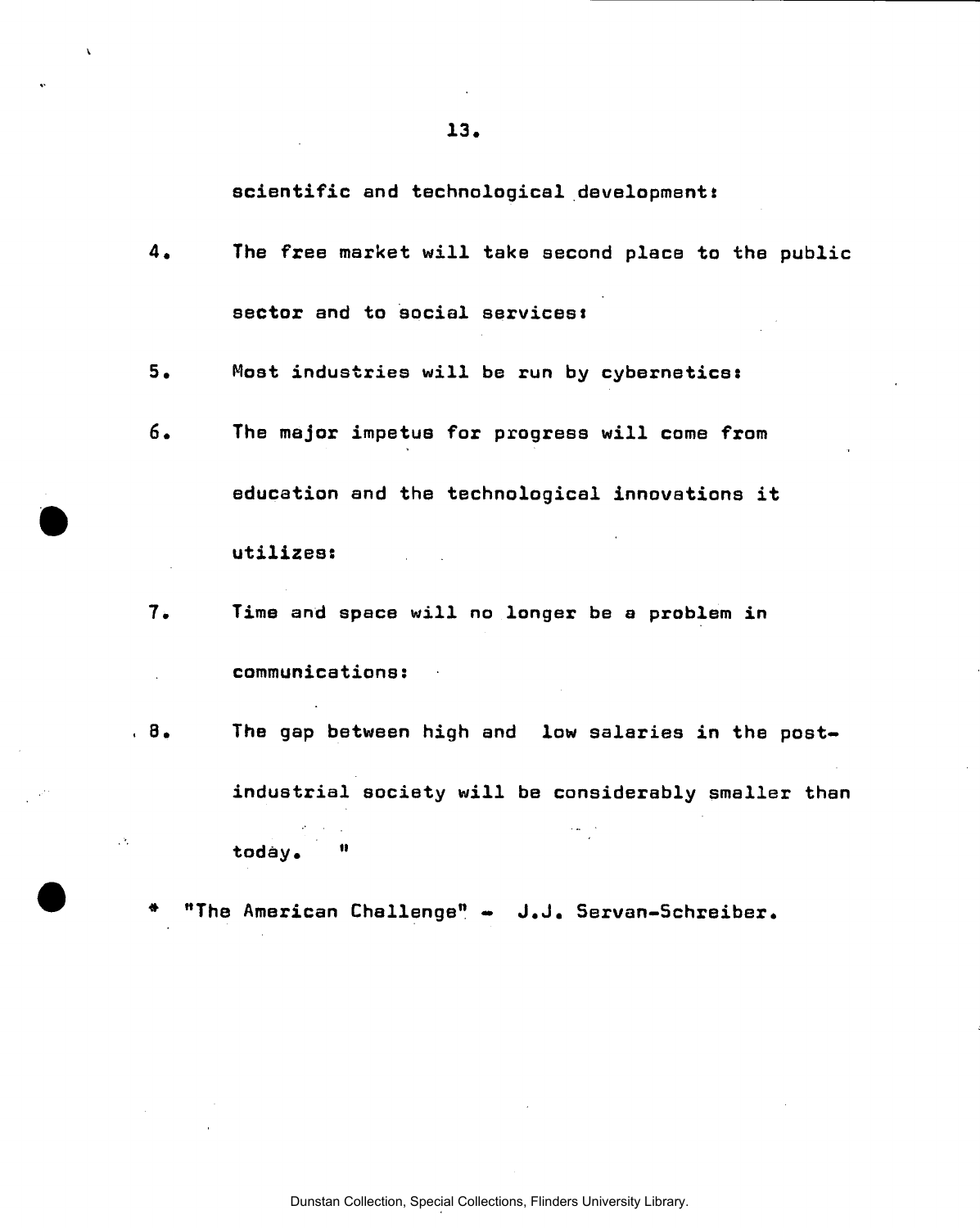The interesting deduction that Servan-Schreiber makes in relation to this, and on the basis of information from a study by the Hudson Institute, is that in 30 years the United States, Japan, Canada and Sweden will be probably the only post-industrial societies. They will be the societies with an annual per capita income of between §4,000 and 820,000.

The present advanced industrial societies that have the potential to become post-industrial include Western Europe, the Soviet Union, Israel, East Germany, Poland, Czechoslovakia, Australia and New,Zealand.

Mexico, Argentina, Venezuela, Chile, Colombia, South Korea, Malaysia, Formosa and other countries of Europe will, he argues become only consumer societies, while the rest of the world - China, India, most of South America, the Arab countries and Black Africa - will not have even reached the

 $industrial$  stage.

**.14.**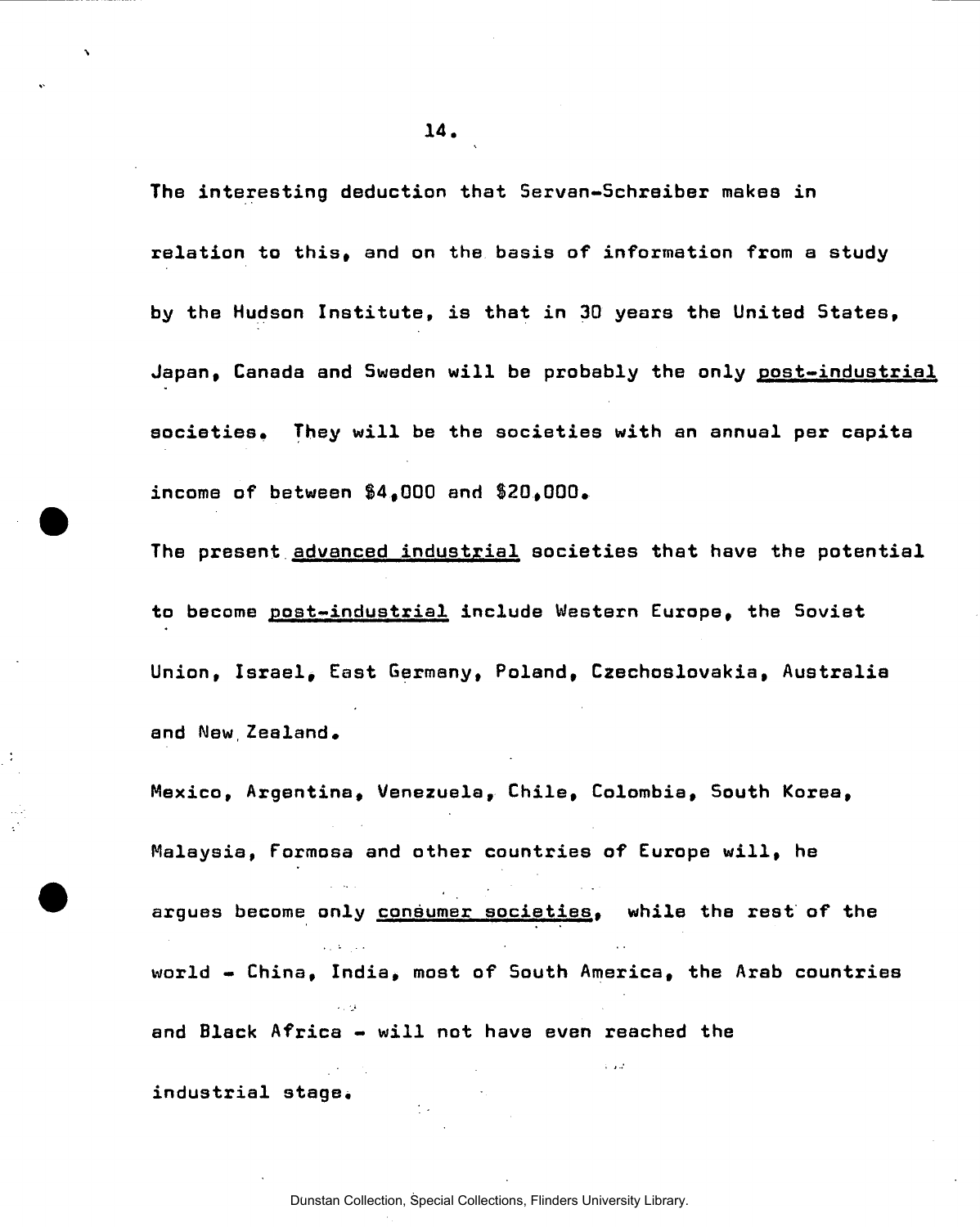Thus, within a single generation the whole pattern will be changed. From the present situation of countries differing in the degree of their industrialization, we will swing rapidly to countries differing in kind. There will be those that have changed utterly and produce massively; those that consume products produced elsewhere or use technologies owned elsewhere and those with static situations.

Servan Schreiber goes on:-

"In 30 years America will be a post-industrial society with a per capita income of \$7,500. There will be only four work days a week of seven hours a day. The year will be comprised of 39 work weeks and 13 weeks of vacation. With weekends and holidays this makes 147 work days a year and 218 free days. All this within a single generation."

**.15.**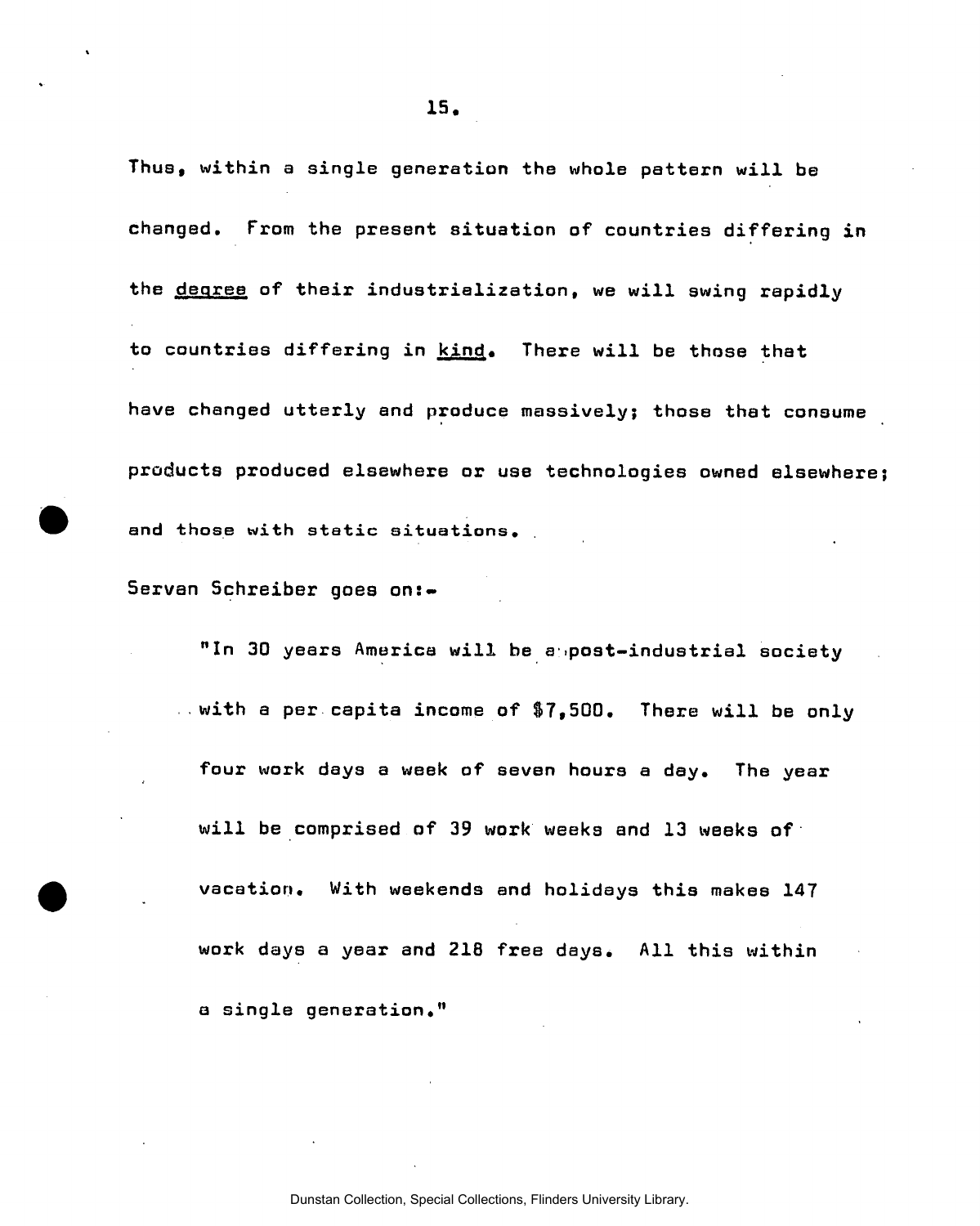Now what he is in fact describing is not a Utopian situation. They are candid projections, based on precise supportive data, on the present drift. Life in the post-industrial societies will be good materially. For the consumer societies, it will be less happy. For the pre-industrial societies, it will be much the same as it is now. Political dangers Will obviously arise from the disparity inherent on the situation. It won't be a particularly safe world to live in. But the race\ just might survive.  $\blacksquare$ For Australia the lesson to be learnt from this situation  $\mathcal{L} \subset \mathcal{L}$ . v is a similar one to that which has gripped the minds and i • imaginations of the French readers of Servan-Schreiber. The question we must ask is this: is Australia to  $\phi$ e a consumer society, or is it to be a post-industrial society?

consumer society, or is it to be a post-industrial socie\ty? I Can it, with the next three decades create at situation in  $\mathcal{N}$  at situation in  $\mathcal{N}$ ة uch a way tive r . , '

which develops and investment is geared investment is geared in such and investment is geared in such, a way t

 $\Delta$ 

 $\mathcal{L} =$ our brain-power, our know-how, is increased along with our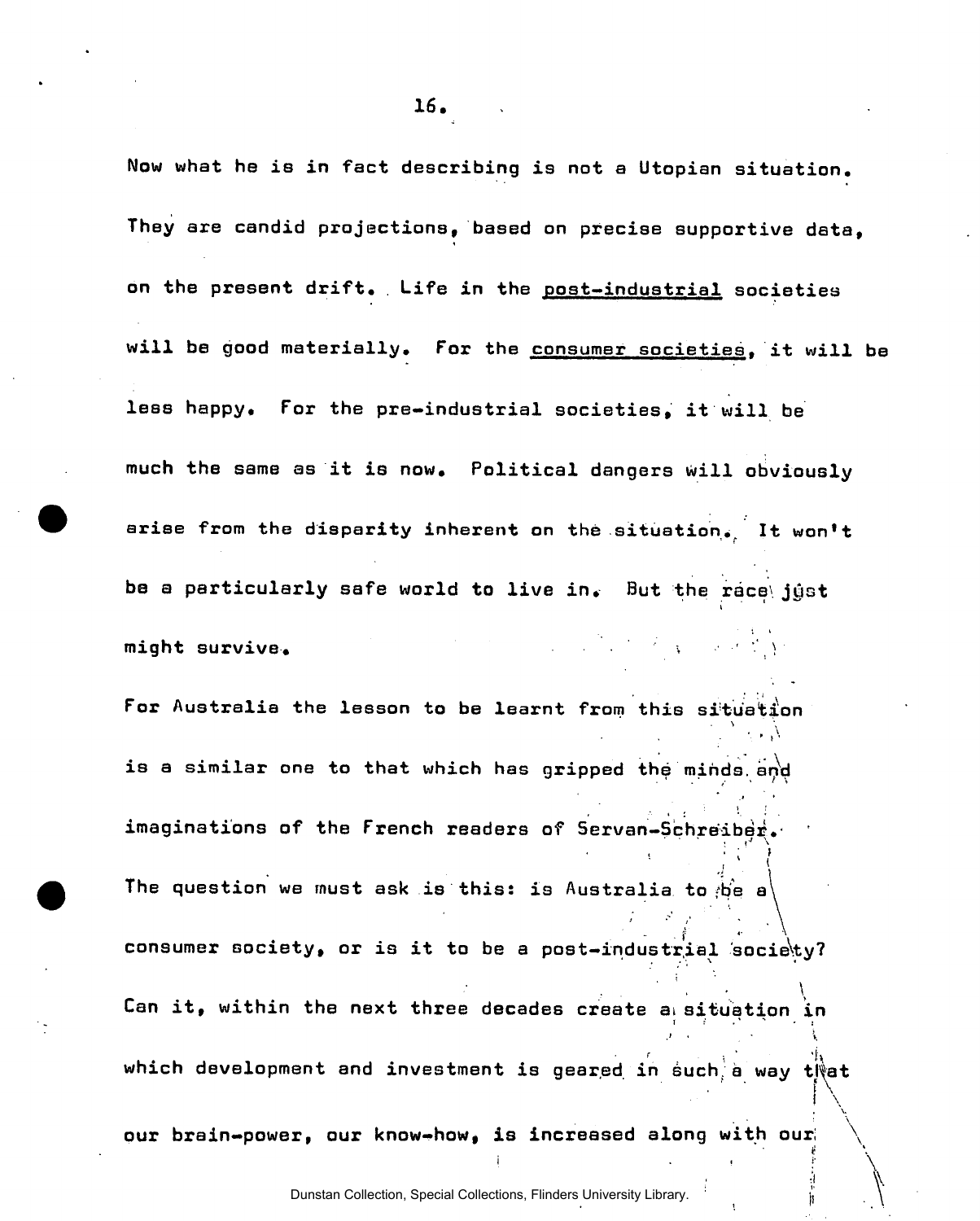$industrial$  capacity.

Regarding this, Servan-Schreiber makes two pertinent

observations about the nature of modern American business.

He points out that:

"For large corporations there is a direct correlation

between the profits and the degree of advanced research:

For the modern corporation, innovation is the major source of profit."

And he then goes on to say that  $-$ 

"The know-how that opens the gate to the post-industrial society can exist only in an independent community, for the community where strategic industrial decisions are made is the community that will break through barriers, occupy forward positions, and hold the reins of power."

We may just not achieve this in Australia. We may end up simply

as an enormous supermarket for the post-industrial societies'

producers.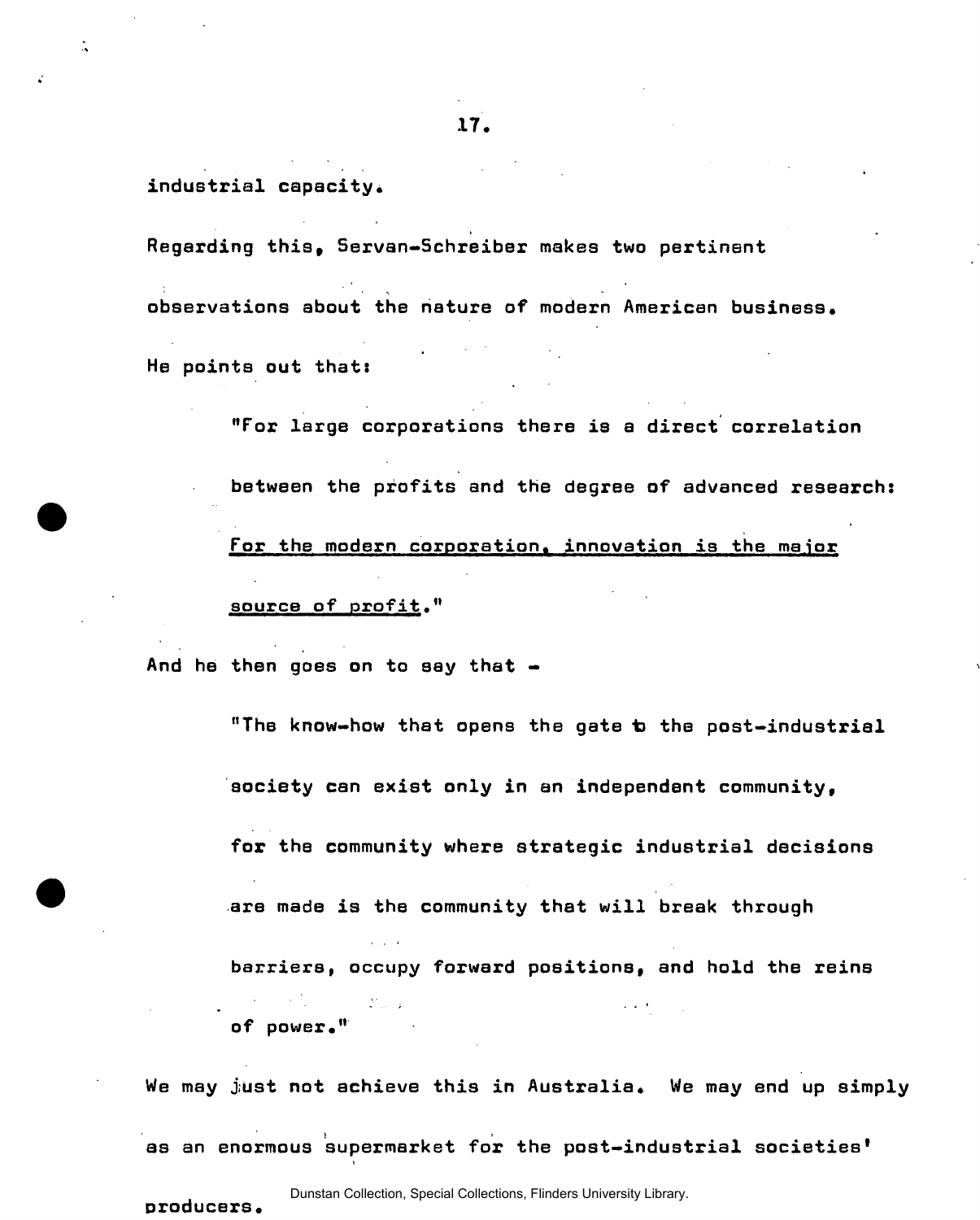The kinds of planning and development, the kinds of research and training, the dynamic initiatives needed to escape this fate, have not been take by Australian Governments for the past 20 years. For 20 years, we have consistently underspent comparable countries in industrial research investment. We have made disastrous decisions as regards the total planning of the kinds of development needed to be encouraged. We have in some cases given whole chunks of the country away. Australia clearly needs effective overseas investment, particularly from American and Japanese sources. It is the lack of planning and the lack of selection in the aggregation of overseas capital that we do not want, for if we need capital, we need far more the ability to organise the controls of technological development. America's ability to make effective decisions derives not from capital or capital expertise, but from its ability

 $\frac{1}{2} \frac{1}{2} \frac{1}{2} \frac{1}{2}$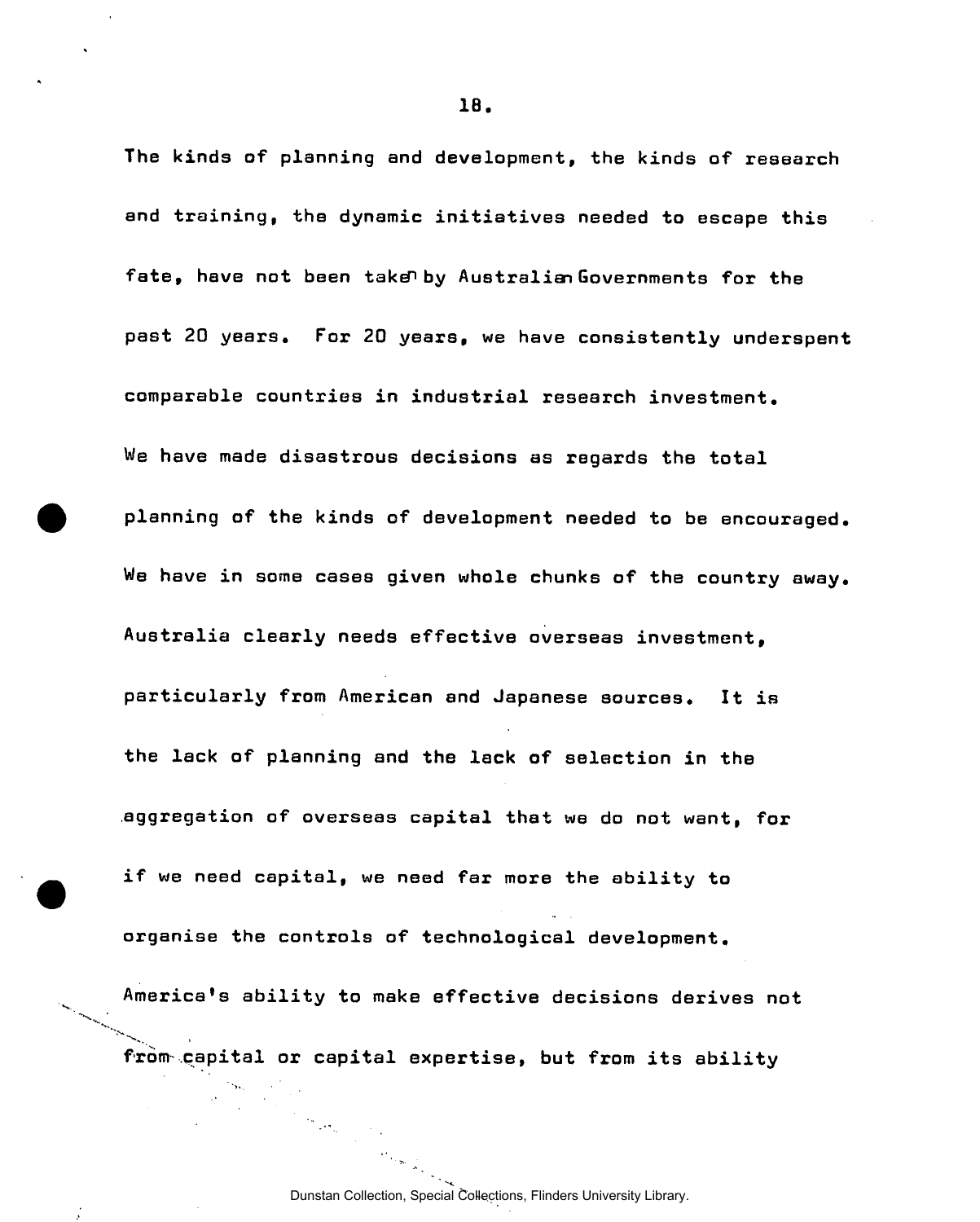to control its technology. If we cannot make use of technical know-how and develop our own means of promoting our own technological achievements in our own politicogeographic area, we will be left unable to make the strategic industrial decisions relevant to the coming post-industrial society. We could end up as simply "Supermarket 1, South East Asia Region".

But the ability to break through the bind now slowly enveloping us, depends on our ability to absorb the technological advancements, the new techniques and management skills of such countries as North America, Japan and Sweden. In increasing our trade and development with these countries, we will have to spearhead finely controlled joint-venturing and participation. Our research in Australia - in fact, growing out of it, our whole national industrial and economic effort - must ensure the integration of our industries with

**- 19.** 

 $\lambda$ 

advancing/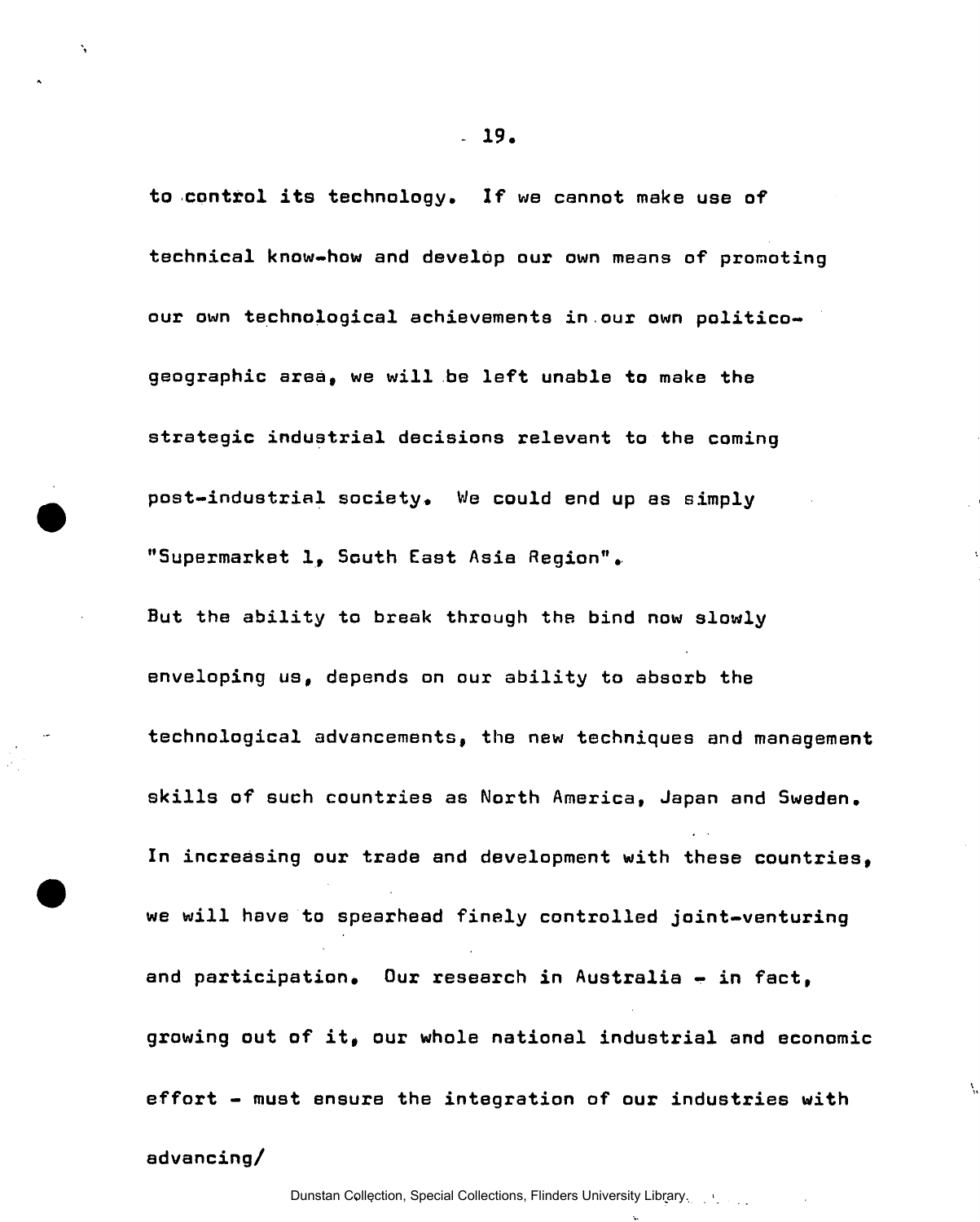technical industries. If we can do this now - if we can link

up viably and supra-nationally in areas of skill industries it will not at all mean keeping people out or segregating Australian industries, but rather a programme of intricate, planned and socially profitable co-operation. Australia needs in fact the fertilization of the technologies of North America, Japan and Sweden. It needs a seminal influence. One that leaves it vital, not exhausted. Hence our planning of a strong South Australian investment in research. I believe that in the coming years the Labor Party will be able to implement such effective planning and research on a national scale. Australia lies in the South Eastern corner of the Pacific, across from the U.S.A. and down from Japan, and that triangle takes in the first, second and third worlds. It will house at least two parts of the fourth.

The Pacific is the pond on the sides of which the great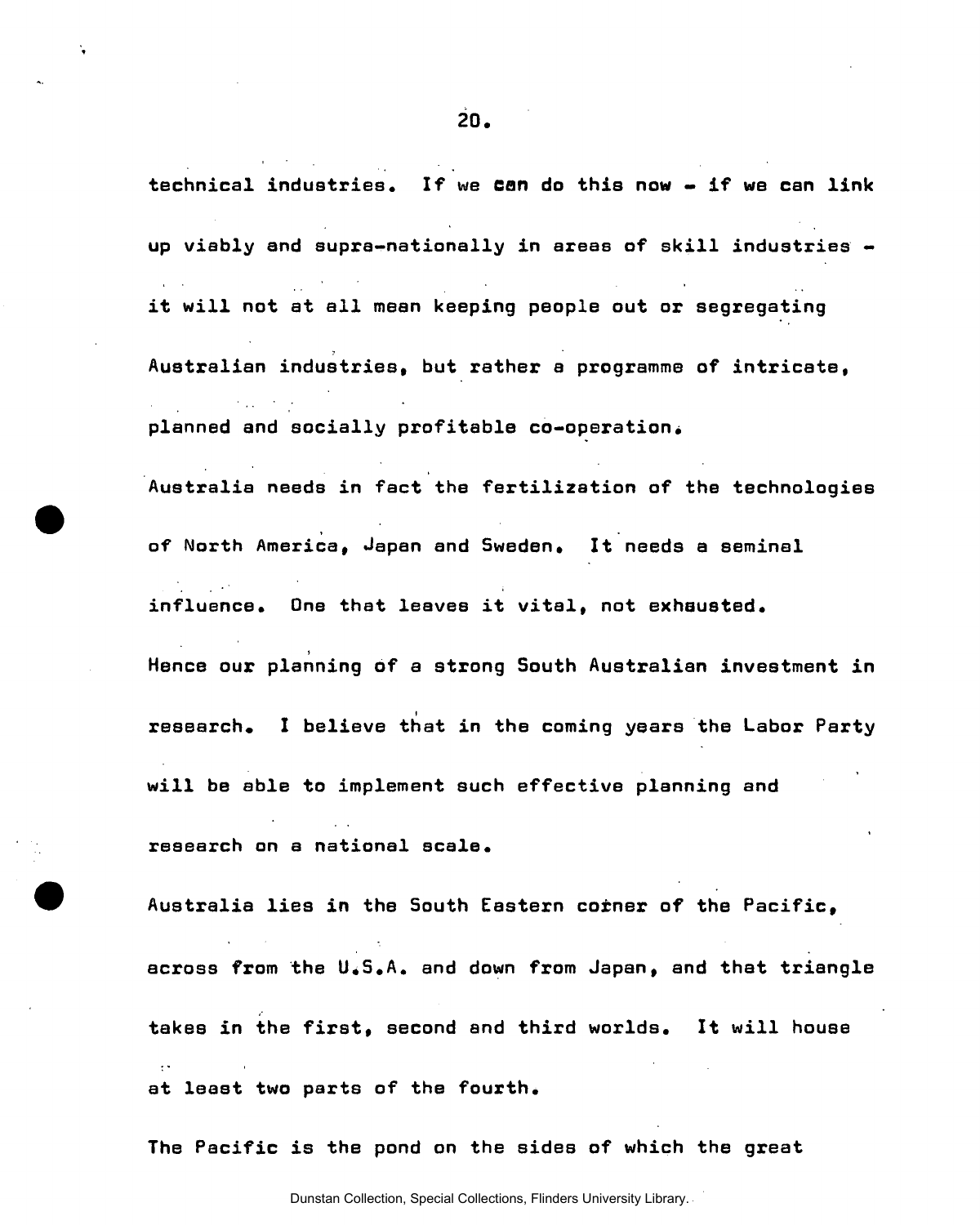problems of the next century will be solved, whether they be environmental, demographic, economic or democratic,

A Social Democratic Party's tasks in this area are clearly ones related to assisting in solving these problems; they should not be those which derive from an accumulation of outmoded economicand developmental myths. If there is dissatisfaction with the major parties in Australia, as in one sense was indicated by support for minority groups, in the Senate elections, it is because on the one hand people can see no results and no dynamic, and on the other are unsure about whether the ALP can produce them. I believe it can. It is by nature, structure and temper a reform party, and as such is capable of guiding a complex industrial society and of using the available economic and social tools at its disposal. In doing so I believe it can retain its total commitment to an ethic that seeks equality of

opportunity, social harmony and individual diversity in

**21.** 

 $\mathcal{N}^{\text{max}}$